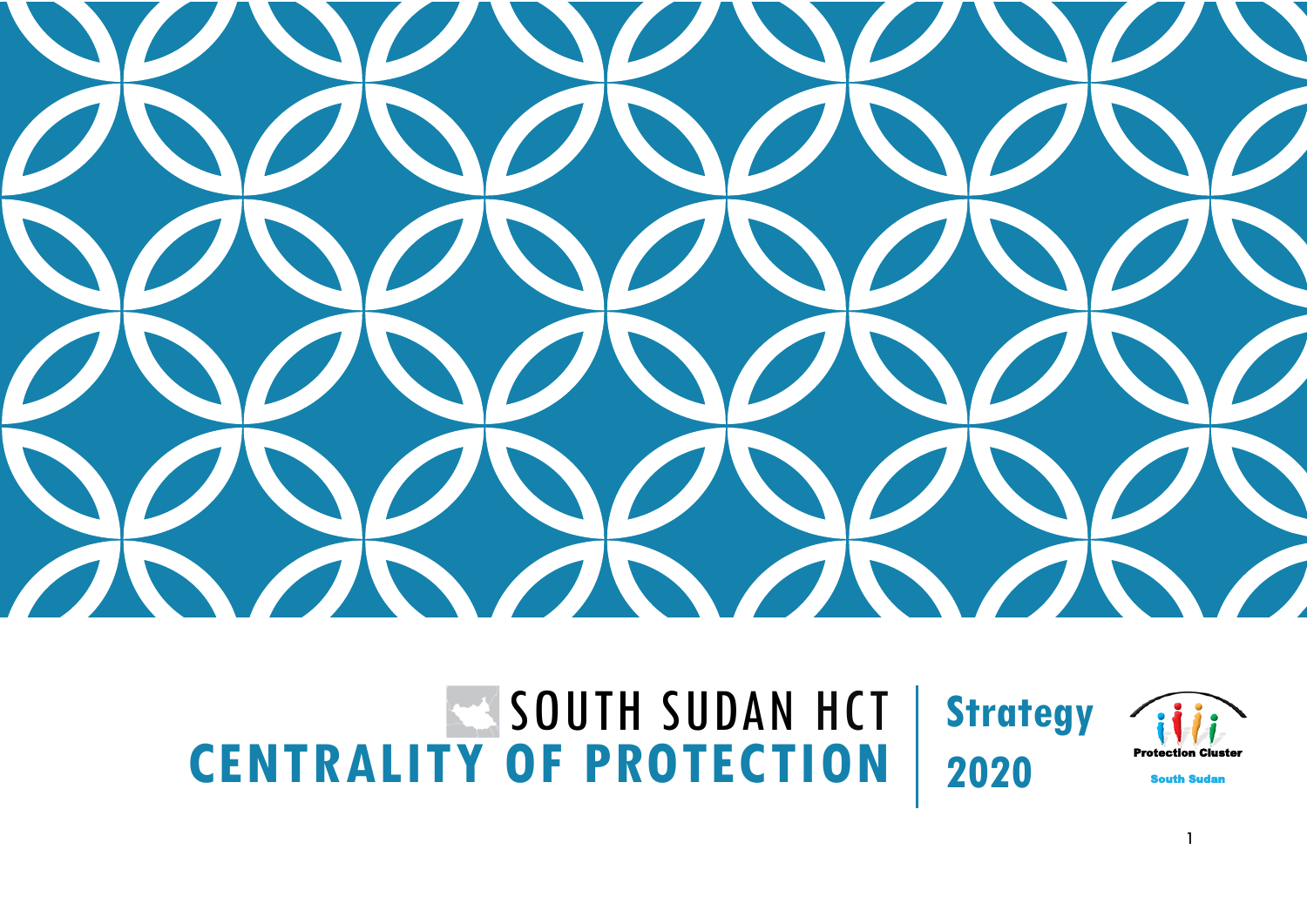### The Centrality of Protection in South Sudan

The centrality of protection means more than protection mainstreaming. It includes ensuring that leadership, coordination, and engagement in protection and all sectors is more strategic, aligned and directed toward a stronger response. While protection of the rights of people is primarily the duty of member states and, in conflict, the parties to a conflict, Humanitarian Coordinators and Humanitarian Country Teams are responsible for ensuring that protection is the purpose and intended outcome of humanitarian response.

The Centrality of Protection in Humanitarian Action, Q&A, Global Protection Cluster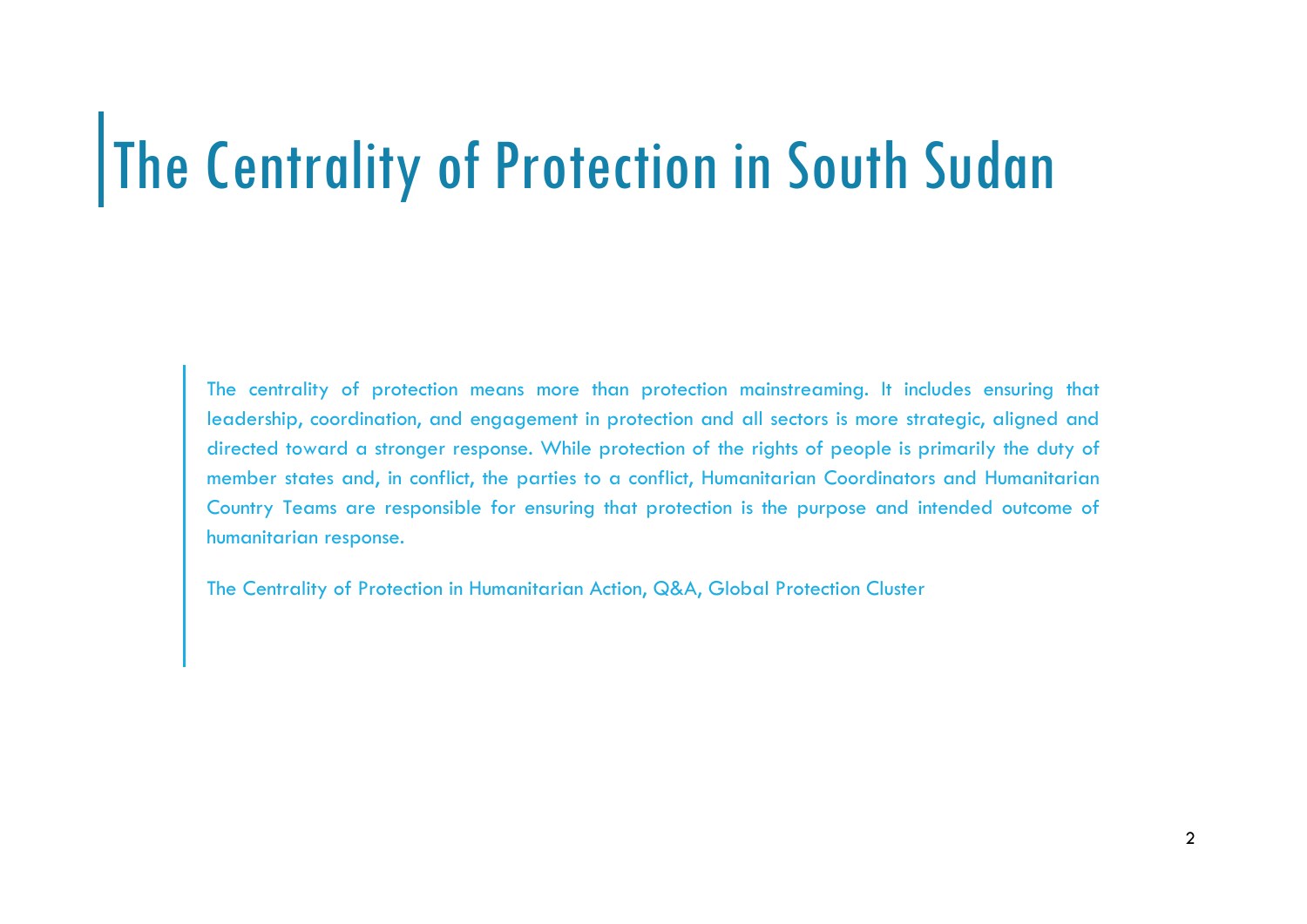### Background & rationale

South Sudan remains a protection crisis with civilians subject to widespread and arave violations of their rights and limited access to life-saving services. The primary responsibility to protect civilians within South Sudanese territory lies with the Government of the Republic of South Sudan. In line with the IASC statement on the Centrality of Protection in Humanitarian Action (2013), all humanitarian action must be aimed at enhancing the protection of affected and at-risk populations and ensuring that humanitarian operations do no harm. Protection is a central, shared responsibility of the senior leadership of the humanitarian response, and a priority area for which all members of the HCT are mutually accountable, as outlined in the 2018 HCT compact. The Centrality of Protection recognizes the complementarity of different mandates of humanitarian agencies and actors in working toward improving protection for affected populations.

The HCT Protection Strategy provides the strategic guidance necessary for addressing South Sudan's humanitarian protection concerns through a coordinated and coherent, multi-sectoral approach to response and advocacy. The strategy incorporates inputs from members of the HCT. Members of all sectors are responsible for the implementation and monitoring of the HCT Protection Strategy, and the Protection Cluster, with the GBV, Child Protection and Mine Action Sub-Clusters, has the responsibility to provide technical guidance for its operational implementation.

The strategy covers the period of one year with the aim to reflect the fluid and uncertain nature of the situation for early 2020. The potential exists for highly disparate impacts on the protection situation depending upon political and conflict developments early in 2020. The one-year duration of the strategy will permit an early stocktaking of the situation following these developments and adjustment of the strategic priority areas of focus for 2020/2021 and beyond as needed. As such, the strategy will be a working document to address existing protracted as well as emerging and pressing protection concerns, requiring a multi-sectoral response or high-level intervention by the HCT. A concise implementation plan that details critical priorities, geographic areas, and responsibilities as well as linkages and complementarities with other actors and initiatives can be found at Annex I.

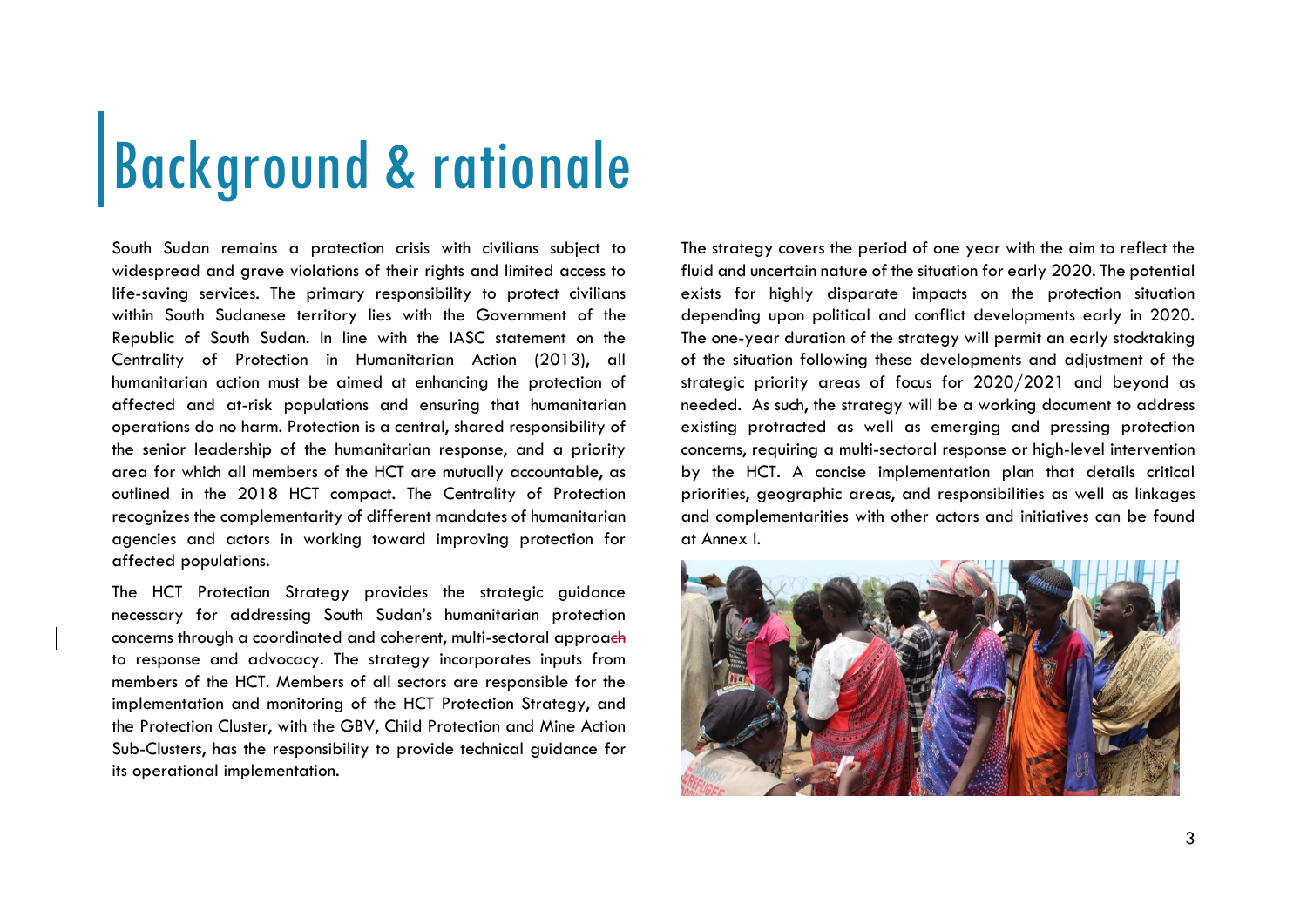# Key Protection Focus Areas

While recognizing the multitude of serious protection concerns in South Sudan, the scope of this HCT Protection Strategy is narrowed to focus on a limited number of key protection priorities in need of a comprehensive and system-wide response by the HCT. Based on ongoing protection monitoring and an analysis of risks, threats and needs, these key protection priorities for the HCT in South Sudan are as follows:

• Promoting respect for IHL, IHRL and refugee law by all parties to the conflict through collective advocacy and prioritization of humanitarian response activities which contribute to the protection of civilians.

**Protection of civilians**



• Ensuring access to protection and services for the most vulnerable and people with specific needs, while mitigating the repercussions of risk of famine, disease outbreaks and collapsing livelihoods on individual and community coping capacities and the potential for violence, coercion or deliberate deprivation.

**Vulnerable groups and persons with specific needs**



• Ensuring that the response to the protection needs of affected populations is systematically put in effect through mainstreaming and integration of protection across the humanitarian response.

**Protection mainstreaming and integration**

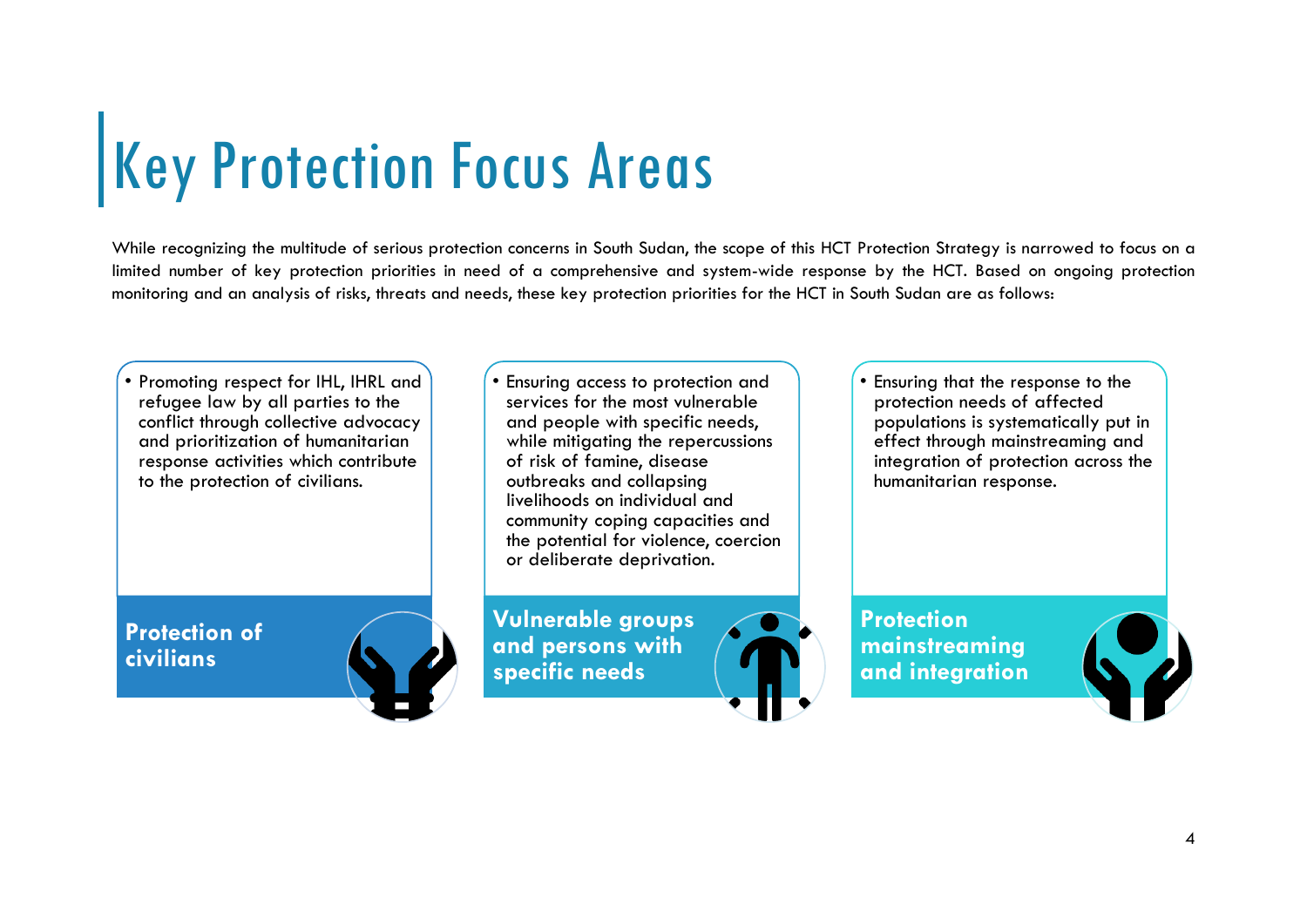### Key Protection Principles

- Protection-oriented planning and programming
- Accountability to affected populations (AAP)
- Non-discrimination in the context of impartial humanitarian action
- **Internal displacement and international refugee law**
- Humanitarian access
- Human security and vulnerability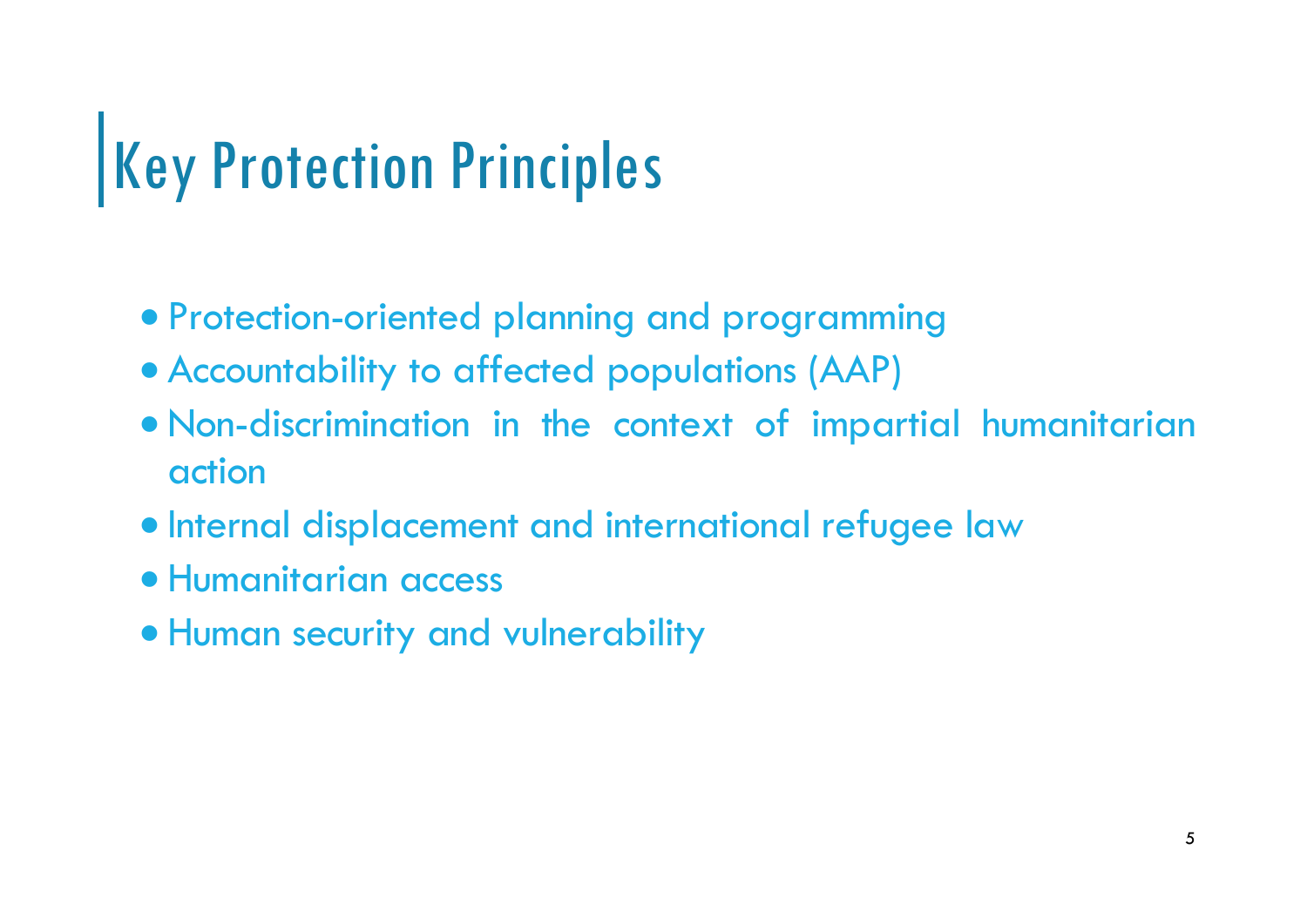### Centrality of Protection – Priority Areas

To ensure that protection is at the center of the humanitarian response, the HCT commits to prioritizing four key initiatives. Each priority initiative has a number of strategic areas outlined in the following pages.

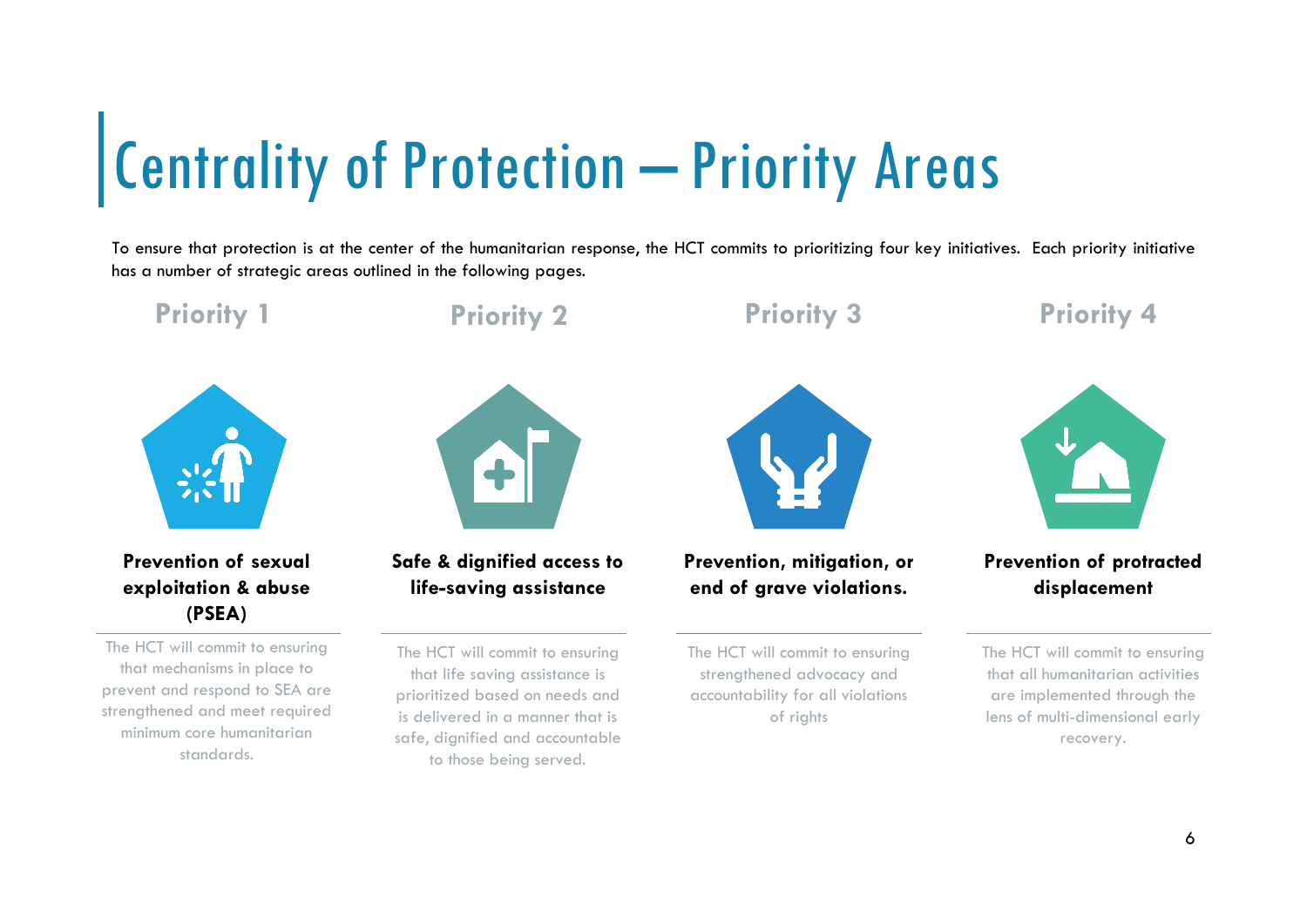#### **Priority 1** Prevention of Sexual Exploitation & Abuse

Context & Objective: Incidents of sexual exploitation and abuse (SEA) have grave impacts on affected individuals and communities, contravene humanitarian principles, and jeopardize the humanitarian response. Humanitarian actors – both UN and NGOs – must have mechanisms in place to prevent and respond to SEA and meet required minimum core humanitarian standards. Existing mechanisms for the prevention, reporting, and investigation of SEA need to establish stronger linkages between the UN and NGO communities. There is also a need to continue to support the effective operation of the PSEA Task Force.

**.1 Advocacy:** Robust multi-lateral advocacy with key stakeholders such as national and local level actors, humanitarians, Heads of Agencies, private sector and Heads of Agencies, NGOs peacekeeping mission. In particular national and local actors could be support in reporting mechanism and community sensitization.

| 1.2 Accountability:                                                                                                                                                                                                                                                                                                                                                                                                                                                                                                                                                                                                                                                                                                                                                               | Heads of Agencies, NGOs.                          |
|-----------------------------------------------------------------------------------------------------------------------------------------------------------------------------------------------------------------------------------------------------------------------------------------------------------------------------------------------------------------------------------------------------------------------------------------------------------------------------------------------------------------------------------------------------------------------------------------------------------------------------------------------------------------------------------------------------------------------------------------------------------------------------------|---------------------------------------------------|
| Strengthen accountability measures for all humanitarian actors through protocols, process, and concrete action plans for PSEA.<br>$\overline{\phantom{a}}$<br>Ensure a common awareness strategy and reporting mechanism for all UN and non-UN entities.<br>$\overline{\phantom{a}}$<br>Improved accountability of all relevant actors for the prevention of and response to sexual exploitation and abuse (SEA) and expansion of geographic<br>$\overline{\phantom{a}}$<br>coverage of SEA reporting mechanism.<br>Ensure that the geographic coverage of PSEA measures is guarantee in all South Sudan, with capacity to receive SEA complaints, appropriately<br>$\overline{\phantom{a}}$<br>handling confidential and sensitive information, ensuring the safety of survivor. |                                                   |
| 1.3 Services: Strengthen availability of services to survivors / encourage awareness raising and outreach on available services. Strengthen the report and Agencies and NGOs<br>response mechanism.                                                                                                                                                                                                                                                                                                                                                                                                                                                                                                                                                                               |                                                   |
| 1.4 Resources: Support national NGOs compliance in meeting minimum requirements to have internal mechanism in place or defined access to external, Heads of Agencies, NGOs,<br>collective mechanisms to respond to allegations of SEA. Allocate adequate resources for community sensitization on SEA and awareness raising on reporting UNCT, RCO.<br>mechanisms.                                                                                                                                                                                                                                                                                                                                                                                                                |                                                   |
| 1.5 Risk identification and management:<br>Increase numbers of SEA risk assessment conducted and risk mitigation plan developed.<br>$\overline{\phantom{a}}$<br>Ensure PSEA mainstreaming at all cluster level.<br>$\overline{\phantom{a}}$                                                                                                                                                                                                                                                                                                                                                                                                                                                                                                                                       | Heads of Agencies, NGOs,<br>Cluster coordinators. |
| 1.6 Coordination:<br>Support the effective operation of the PSEA Task Force                                                                                                                                                                                                                                                                                                                                                                                                                                                                                                                                                                                                                                                                                                       | Heads of Agencies, NGOs                           |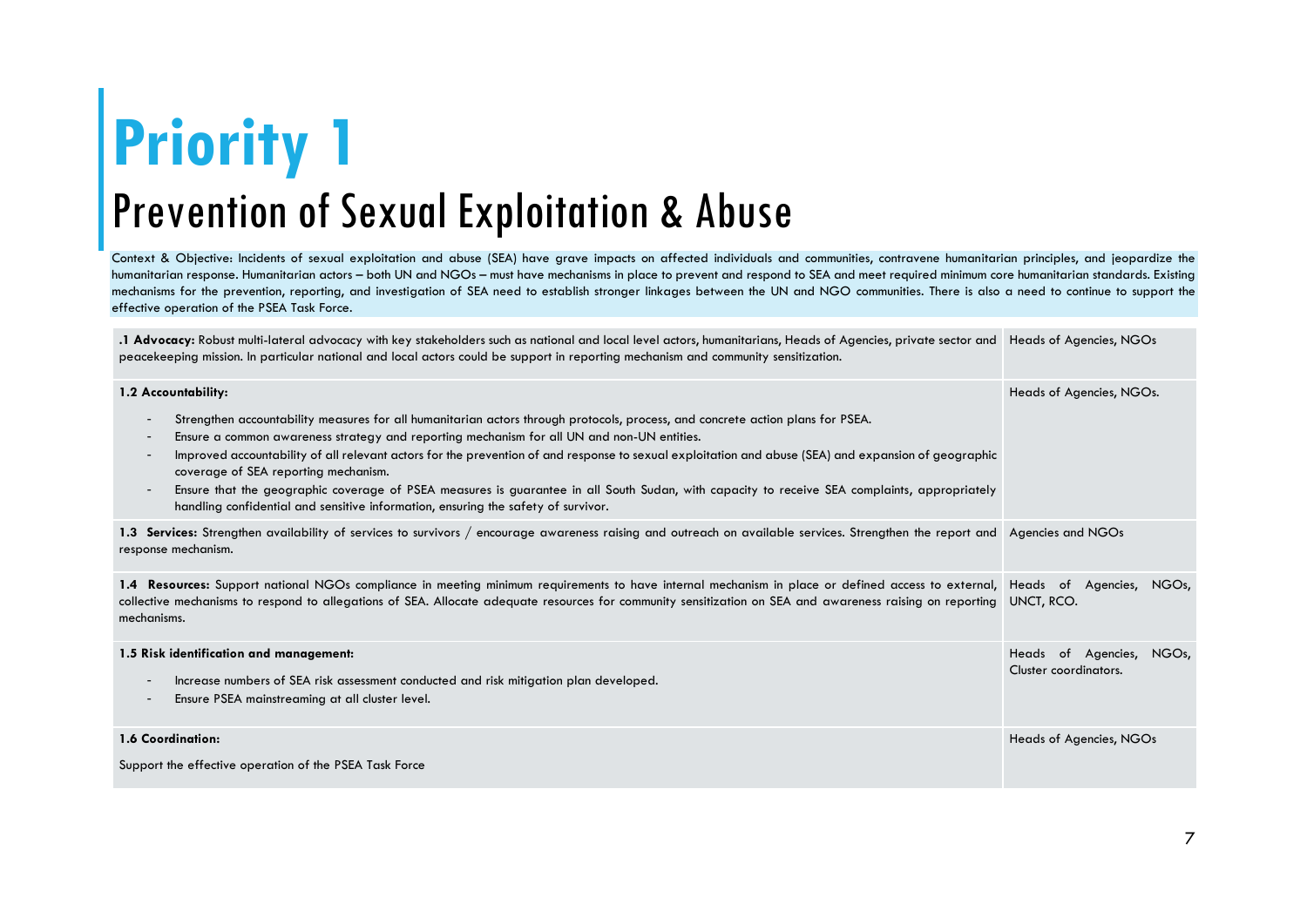### **Priority 2** Safe & Dignified Access to Life Saving Assistance

The safety and dignity of affected populations is increasingly compromised as they are exposed to protection risks while moving to and remaining in areas where assistance is available, including restricted freedom of movement and exposure to direct attacks, trafficking and heightened risk of GBV. In addition, the capability of humanitarians to deliver life-saving assistance to affected populations is compromised by on-going insecurity, attacks on and killing of humanitarian workers, denial of humanitarian access, facilitated or spontaneous population movements, and resource constraints. Persistent political instability and conflict contribute to a fragile humanitarian and protection environment, which requires continuous analysis and deliberation for principled humanitarian action.

The HCT will commit to ensuring that life-saving assistance is prioritised based on needs identified by the affected populations and is delivered in a manner that is safe, dignified and **accountable to those being served.**

| <b>STRATEGIC AREA</b>                                                                                                                                                                                                                                                                                                                                                                                                                                                                                                                                                                                                                                                                                        | <b>ACCOUNTABILITY</b>                      |
|--------------------------------------------------------------------------------------------------------------------------------------------------------------------------------------------------------------------------------------------------------------------------------------------------------------------------------------------------------------------------------------------------------------------------------------------------------------------------------------------------------------------------------------------------------------------------------------------------------------------------------------------------------------------------------------------------------------|--------------------------------------------|
| 2.1 Advocacy: Develop and implement an HCT advocacy action plan to ensure that duty-bearers are accountable for their responsibilities and that the HCT body HCT<br>take leadership on key humanitarian advocacy points as well as taking timely and decisive advocacy actions on urgent issues affecting safe and dignified access to<br>life saving assistance. HCT to engage with actors constraining humanitarian access.                                                                                                                                                                                                                                                                                |                                            |
| 2.2 Needs-based response: Ensure that humanitarian assistance is prioritized based on needs, irrespective of status, gender, ethnicity or other characteristics, or whether<br>someone is an IDP, returnee, refugee or host community member by ensuring that the HRP, funding, coordination and response is needs-based and that all inter-agency<br>needs assessment tools are standardized across clusters and agencies. In an environment with highly complex political and conflict dynamics, this also requires that<br>assistance is informed at HCT level by a nuanced understanding of local power dynamics, is conflict-sensitive, and prioritizes the most vulnerable and marginalized<br>groups. | Strategic: HCT<br><b>Operational: ICWG</b> |
| 2.3 Protection analysis: Ensure that there is national and regional quarterly analysis of protection risks and trends through primary and secondary monitoring and that<br>protection analysis is communicated to the HCT and ICWG for prioritization of assistance. Protection information sharing protocols should be established to ensure<br>sensitive information is shared responsibly without putting anyone at risk.                                                                                                                                                                                                                                                                                 | <b>Protection Cluster</b>                  |
| 2.4 Accountability: Ensure accountability to affected populations (AAP) by ensuring that data on needs and assistance is disaggregated, that affected populations<br>are active participants in the development of the HRP and programming and that there are regular participatory after-action reviews completed for life-saving or<br>emergency responses at ICWG level.                                                                                                                                                                                                                                                                                                                                  | <b>ICWG</b>                                |
| 2.5 Integrated services: Mainstream protection into existing service provision and promote scale up of specialized protection services through enhanced funding for<br>both static and mobile response assistance, including through scaled up funding in protection analysis and response, ensuring evidence-informed programming SGBV<br>prevention and response, child protection, MRE and child protection services.                                                                                                                                                                                                                                                                                     | <b>HCT</b>                                 |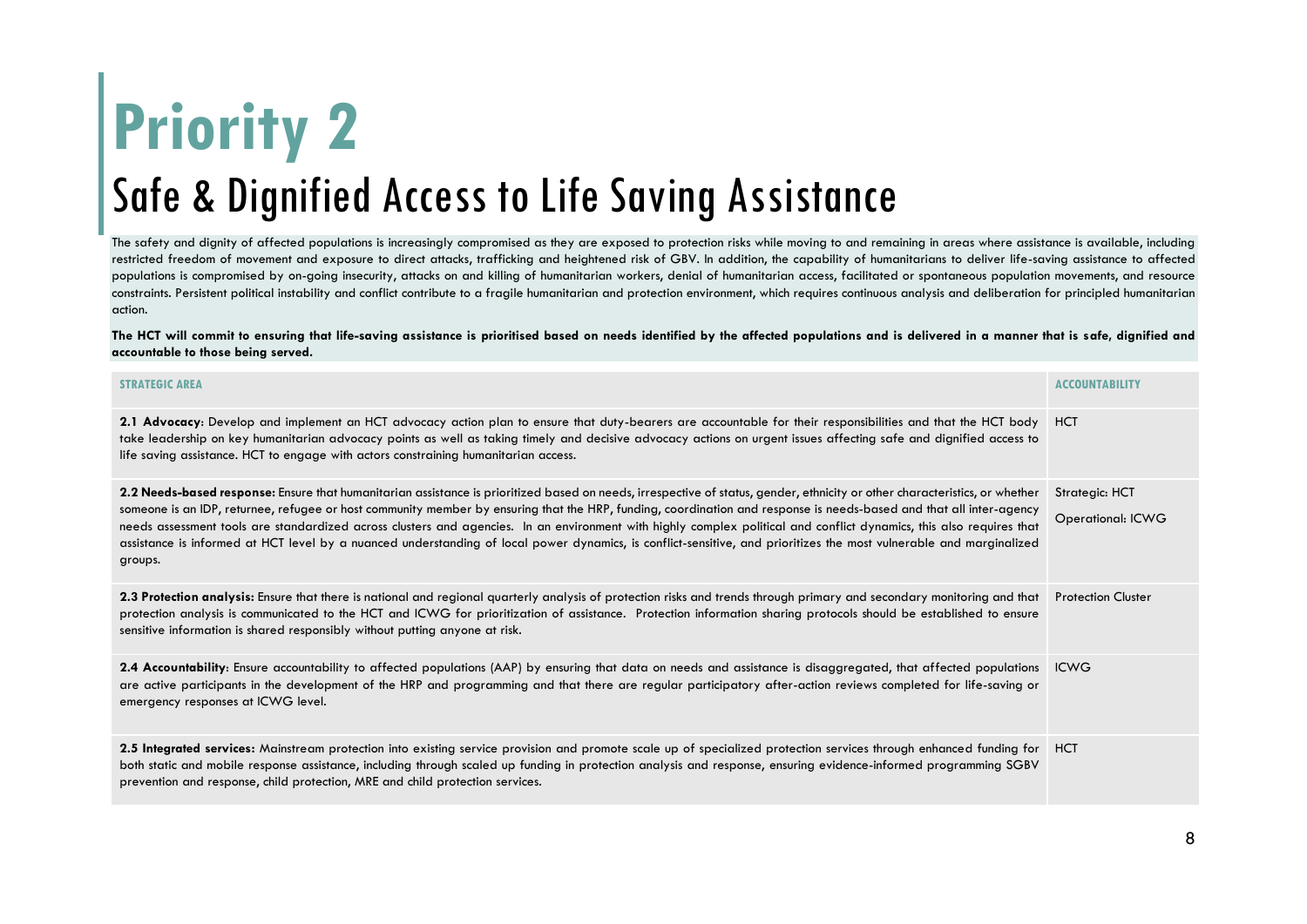#### **Priority 3** Prevention, mitigation, AND end of grave violations

The expertise, mandates and capacities of the HCT are mobilized to identify and respond to protection risks; to prevent and stop the recurrence of violations of IHL, IHRL, IRL,and grave violations committed against children in conflict; and to advocate for accountability for rights violations. The conflict in South Sudan has severely undermined the already weak rule of law creating a culture of impunity for armed groups and others, resulting in a cycle of violence continuing to pose threats to life, safety and freedom for civilians across South Sudan. Impunity for crimes and lack of redress or remedial assistance for victims of crime and human rights violations, whether politically-motivated or not, is reported to have a disproportionate impact on women, children, minorities, through intimidation or harassment, physical or other abuse, gender-based violence, and others.

| <b>STRATEGIC AREA</b>                                                                                                                                                                                                                                                                                                                                                                                                                                                                                                                                                                                                                                                                                                                                                                                           | <b>ACCOUNTABILITY</b>                                                |
|-----------------------------------------------------------------------------------------------------------------------------------------------------------------------------------------------------------------------------------------------------------------------------------------------------------------------------------------------------------------------------------------------------------------------------------------------------------------------------------------------------------------------------------------------------------------------------------------------------------------------------------------------------------------------------------------------------------------------------------------------------------------------------------------------------------------|----------------------------------------------------------------------|
| 3.1 Reporting: Reinforce that all HCT members have a responsibility to ensure the centrality of protection through regular reporting on protection concerns, known<br>violations of IHL, bringing critical protection concerns to the attention of the Protection Cluster or HCT, as appropriate.                                                                                                                                                                                                                                                                                                                                                                                                                                                                                                               | <b>HCT</b><br>Protection<br>$OHCHR$ /<br>Cluster/<br><b>OCHA</b>     |
| 3.2 Protection, prevention, and mitigation: HCT to develop a strategic approach to advocacy on protection through: a) common messages on key protection concerns<br>including the reaffirmation of the primary responsibility of national authorities for the security, safety, and wellbeing of civilians and displaced persons throughout the<br>country; b) issuance of quarterly position paper on protection of civilians, IHL and IHRL, issues of grave violations against children, and protection of vital civilian<br>infrastructure or objects accorded specific protection; and c) advocacy plan to encourage parties to the conflict to abide by IHL and reinforce national advocacy efforts<br>through engagement with regional and international stakeholders, as well as with local authorities. | <b>HCT</b><br>Protection<br><b>OHCHR</b><br>Cluster<br>(UNMISS HRD)  |
| 3.3 Accountability: HCT to establish a core group to guide proactive engagement with the parties to the conflict and/or duty-bearers on accountability for violations<br>of IHL and IHRL, grave violations committed against children, and other relevant violations and abuses. Engagement will focus on institutions' and duty-bearers'<br>responsibility to address individual cases of violations and the importance of strengthening institutions and creating a culture of accountability and the rule of law.                                                                                                                                                                                                                                                                                            | <b>HCT</b><br>/Protection<br><b>OHCHR</b><br>Cluster<br>(UNMISS HRD) |
| 3.4 Engagement: In conjunction with the Human Rights Up Front Initiative, HCT to initiate a strategic roadmap with parties to the conflict, taking into account political,<br>security, human rights and humanitarian priorities, to end violence and human rights violations, including against women and children. The need to address the root<br>causes of conflict and displacement, along with the importance of social cohesion, will be considered at all relevant stages and accountability as highlighted in Strategic<br>Area 3.3 will be a critical component.                                                                                                                                                                                                                                      | <b>HCT</b><br>Protection<br>Cluster                                  |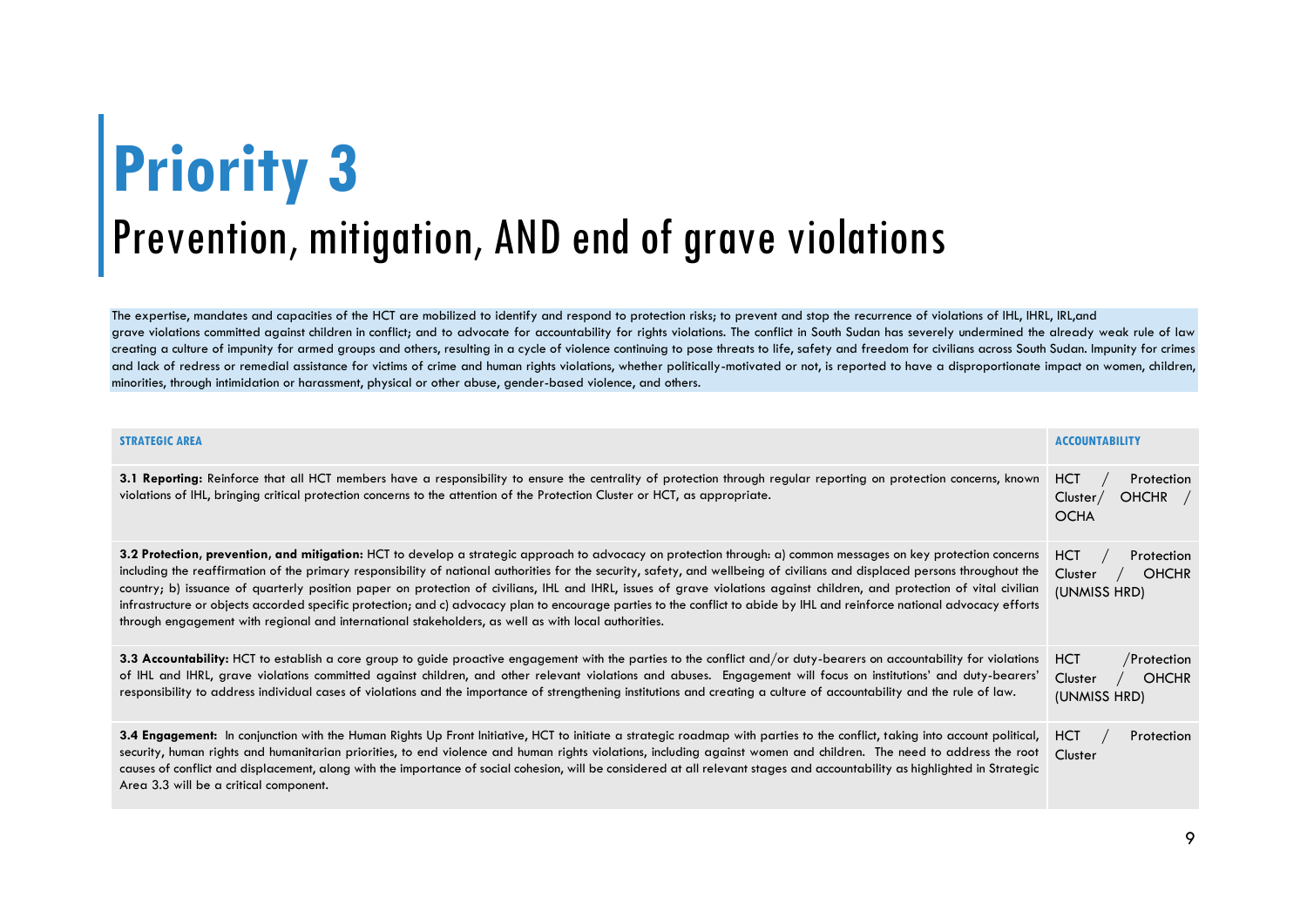#### **Priority 4** Preventing protracted displacement and supporting early recovery

The expertise, mandates and capacities of the HCT are mobilized to identify and respond to protection risks; to prevent and stop the recurrence of violations of IHL, IHRL, IRL,and arave violations committed against children in conflict; and to advocate for accountability for rights violations. The conflict in South Sudan has severely undermined the already weak rule of law creating a culture of impunity for armed groups and others, resulting in a cycle of violence continuing to pose threats to life, safety and freedom for civilians across South Sudan. Impunity for crimes and lack of redress or remedial assistance for victims of crime and human rights violations, whether politically-motivated or not, is reported to have a disproportionate impact on women, children, minorities, through intimidation or harassment, physical or other abuse, gender-based violence, and others.

| <b>STRATEGIC AREA</b>                                                                                                                                                                                                                                                                                                                                                                                                                                                                                                                                                                                                                                                                                                                                                                                                                                  | <b>ACCOUNTABILITY</b>                      |
|--------------------------------------------------------------------------------------------------------------------------------------------------------------------------------------------------------------------------------------------------------------------------------------------------------------------------------------------------------------------------------------------------------------------------------------------------------------------------------------------------------------------------------------------------------------------------------------------------------------------------------------------------------------------------------------------------------------------------------------------------------------------------------------------------------------------------------------------------------|--------------------------------------------|
| 4.1 Advocacy: The primary responsibility to provide for durable solutions and prevent protracted displacement rests with national authorities. The HCT will therefor HCT<br>develop and implement an advocacy action plan to ensure that duty bearers are accountable for their responsibilities and that the HCT body take leadership on key<br>humanitarian advocacy points as well as taking timely and decisive advocacy actions on urgent issues affecting safe, dignified, informed, and voluntary access to<br>durable solutions.                                                                                                                                                                                                                                                                                                               |                                            |
| 4.2 Needs-based response: Uneven economic development and security environment across South Sudan risk shaping patterns of return and relocation, and indeed<br>the future of the country. Even as the HCT supports close collaboration between humanitarian and development actors, special care must be taken to ensure that<br>humanitarian assistance is prioritised based on needs and does not leave behind geographic areas and ethnic groups most acutely affected by the crisis. This also<br>requires that opportunities for early recovery are offered to all crisis-affected and displaced persons, regardless of displacement status. Any early recovery assistance<br>must be informed at HCT level by nuanced understanding of local power dynamics, be conflict-sensitive, and prioritise the most vulnerable and marginalized groups. | Strategic: HCT<br><b>Operational: ICWG</b> |
| 4.3 Protection analysis: Ensure that there is regular protection analysis produced at the national and local levels of protection risks and trends and conflict dynamics.<br>Analysis should consider both areas of return and settlement, as well as locations of displacement, and consider intentions of displaced persons and receptivity of<br>communities of return. Protection analysis is communicated to the HCT and ICWG for prioritization of assistance, including the necessity of supporting early return for<br>those facing acute protection risks.                                                                                                                                                                                                                                                                                    | <b>Protection Cluster</b>                  |
| 4.4 Consultation and accountability: Build opportunities for public, open civil conversations about good governance, peacebuilding, and the path toward durable<br>solutions in all response to protracted displacement. All activities should be driven by the needs and wishes of displaced persons and affected communities, both those<br>hosting displaced persons and those likely to receive them.                                                                                                                                                                                                                                                                                                                                                                                                                                              | <b>ICWG</b>                                |
| 4.5 Protection services: Promote the scale up of specialized protection services through enhance funding and capacity for both static and mobile response assistance,<br>especially including information sharing with displaced and affected communities, as well as case management mechanisms for early return of acute protection cases<br>to areas that are not yet conducive for return.                                                                                                                                                                                                                                                                                                                                                                                                                                                         | <b>HCT</b>                                 |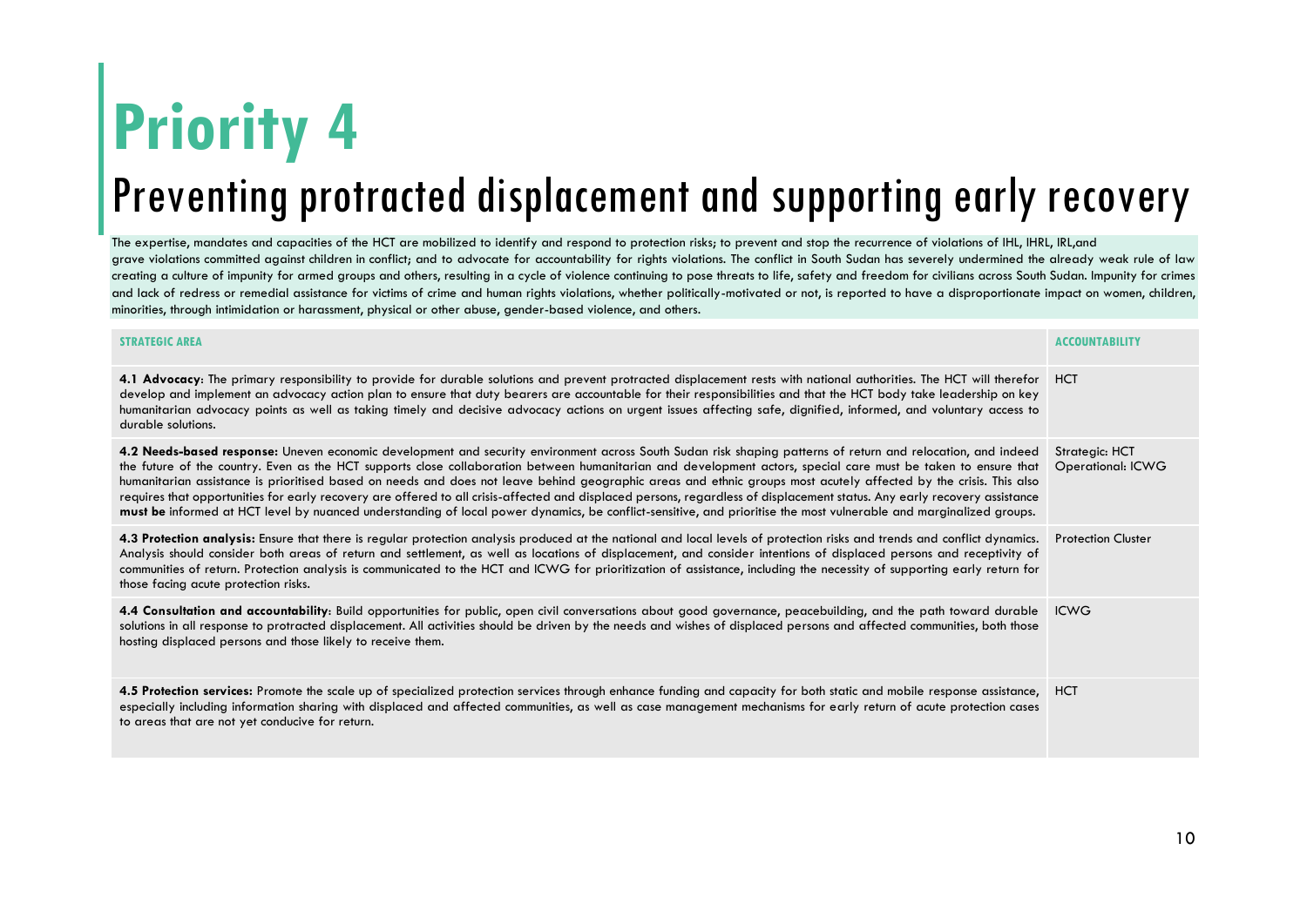## MONITORING AND EVALUATION

The HCT Protection Strategy covers the period of one year with the aim to reflect the fluid and uncertain nature of the situation for early 2020.

In light of the dynamic nature of the conflict and humanitarian emergency in South Sudan, the strategy will be considered a working document to be amended depending on developments which require highlevel intervention by the HCT.

An action plan will be drafted to monitor implementation of the collective protection outcomes of the HCT Protection Strategy, including clarifying the roles and responsibilities of all humanitarian actors in the actions and outcomes of the strategy.

The HCT, through a designated task force on centrality of protection, will monitor the implementation of the activities, and review the Action Plan regularly, at least on a quarterly basis and update it as required.